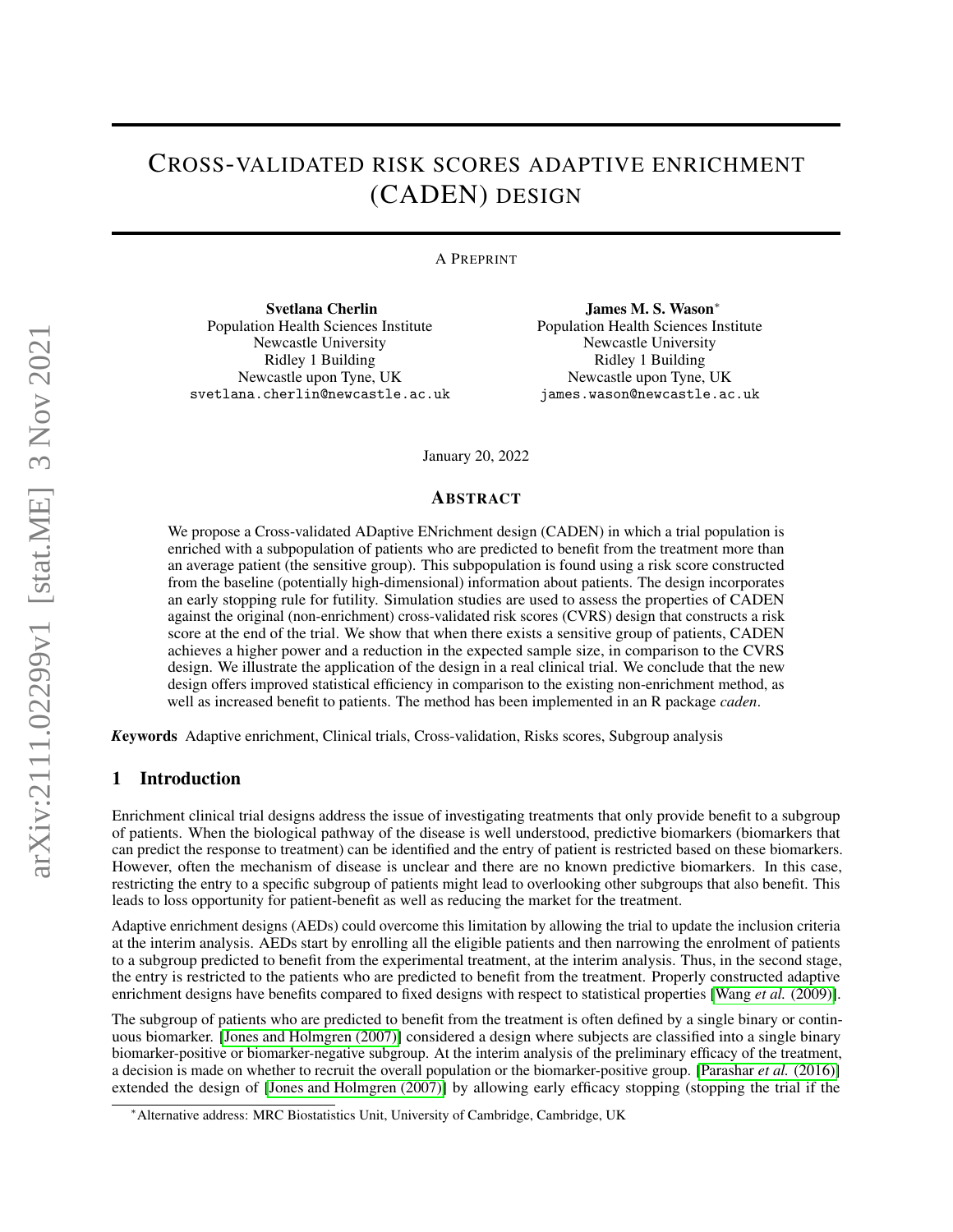required cumulative response has been achieved) in either the unselected population or the biomarker-positive subgroup at the interim analysis, thus minimising the expected sample size. The design of [\[Tournoux-Facon](#page-11-1) *et al.* (2011)] also allows early stopping for efficacy based on assessing the heterogeneity of response between two subgroups as identified by a single binary biomarker. At the interim analysis, the subgroup in which the treatment effect is uncertain continues to stage 2. [Wang *et al.* [\(2018\)\]](#page-11-2) considered an enriched biomarker stratified design in which both biomarker-positive and biomarker-negative patients are selected into the trial with different probabilities, and a biomarker stratified design in which a (potentially expensive) biomarker is replaced by a low-cost alternative biomarker. When the predictive biomarker is continuous, it could be dichotomised to define two distinct subgroups. However, this requires pre-specification of an optimal dichotomisation threshold which is often unknown. [Wang *et al.* [\(2020\)\]](#page-11-3) and [\[Simon and Simon \(2017\)\]](#page-11-4) considered adaptive enrichment designs for a single continues biomarker with the cut-off threshold being seamlessly determined within the design.

These designs assume that the sub-populations are characterised by a known single binary or continuous biomarker. However, identifying a single biomarker requires knowledge and biological interpretation of the disease pathway which may not be available. The subgroup can also be defined by a collection of biomarkers. For example, [\[Simon and Simon \(2013\)\]](#page-9-2) considered the adaptive enrichment design based on a pre-specified mapping of a space of covariate vector x to a  $\{0,1\}$  according to the probability of response for patients with x. However, the design assumes that the mapping of the covariate vector  $\vec{x}$  is known. [Wang *et al.* [\(2007\)\]](#page-11-5) considered an adaptive enrichment design with a subgroup defined by a genomic (composite) biomarker, however the design does not address the issue of constructing the composite biomarker. [Joshi *et al.* [\(2020\)\]](#page-9-3) considered a three-stage adaptive enrichment trial that estimates the best subgroup via a trade-off between the size of the subgroup and the treatment effect in the subgroup. The subgroup was estimated after the first stage and then refined after the second stage based on the accumulated data from the two stages. In this design, a few methods for estimating the subgroup were compared: linear model, overlapping group LASSO [\[Zeng and Breheny \(2016\)\]](#page-11-6), classification and regression trees [\[Brieman](#page-8-0) *et al.* (1984)], random forest [\[Brieman \(2001\)\]](#page-8-1), and support vector machine [\[Cortes and Vapnik \(1995\)\]](#page-8-2). Though simpler (linear model-based) methods were found to perform better than more complex methods for moderate sample sizes and effect sizes, the approach was only evaluated on a low number of biomarkers (four biomarkers). [Xu *et al.* [\(2020\)\]](#page-11-7) proposed an adaptive subgroup-identification enrichment design that simultaneously searches for low-dimensional predictive biomarkers, identifies the subgroups with differential treatment effects, and modifies study entry criteria at interim analyses. However, the method assumes knowledge of potential predictive biomarkers which is not always available in practice. The method was also evaluated on a low number of biomarkers (four biomarkers).

With the recent advances in multi-omics technologies, an increasingly large numbers of biomarkers are becoming available. Several approaches that utilise high-dimensional data have been proposed, such as a family of adaptive signature designs. These include developing a signature from high-dimensional data and then using this signature to identify a subgroup of patients who are the most likely to benefit from the treatment. For example, the adaptive signature design [\[Freidlin and Simon \(2005\),](#page-8-3) [Freidlin](#page-8-4) *et al.* (2010)] utilises the information from interaction tests between treatment and (separately) each covariate to develop a genetic signature that can identify a subgroup of patients who benefit from the treatment. In these methods, the development and validation of the signature are performed in a single trial. The adaptive signature design of [Zhang *et al.* [\(2017\)\]](#page-11-8) approximated the optimal subgroup on the basis of an arbitrary set of baseline covariates. Several extensions of the adaptive signature design have been proposed, such as adaptive threshold design, generalised adaptive signature design and adaptive signature design with subgroup plots [\[Antoniou](#page-7-0) *et al.* (2016)]. A compound covariate predictor approach [\[Matsui \(2006\),](#page-9-4) [Matsui](#page-9-5) *et al.* (2012), [Radmacher](#page-9-6) *et al.* (2002)] and risk scores approach [\[Cherlin and Wason \(2020\)\]](#page-8-5) summarise the high-dimensional information into a single score for each patient which is subsequently used for identifying a subgroup of patients who benefit from the treatment. [Tian *et al.* [\(2014\)\]](#page-11-9) proposed a method for estimating interaction between covariates and treatment using modified covariates, thus eliminating the need to model the main effect of the covariates. However, these approaches perform a post hoc analysis of high-dimensional data rather than adaptively enriching the patient population at the interim analysis.

We propose a design that utilises the risk score method of [\[Cherlin and Wason \(2020\)\]](#page-8-5) to adaptively enrich the trial with the sub-populations of interest. At the interim analysis, the treatment is evaluated in the overall trial population. If the treatment is found to be effective in the overall population of patients, the recruitment from the overall (unselected) population of patients continues until the planned sample size is reached, otherwise the method evaluates the treatment effect in the sensitive group. If the treatment effect is not found to be effective in the overall population of patients but it is found to be promising in the sensitive group, the trial population is enriched with the patients who are predicted to belong to the sensitive group (the prediction is based on the data from stage 1). The design incorporates stopping for futility (in the case where neither the overall treatment effect nor the promising effect in the subgroup is detected). The design is implemented in an open-source R package *caden* (Cross-validated ADaptive ENrichment) [\[Cherlin and Wason \(2021\)\]](#page-8-6).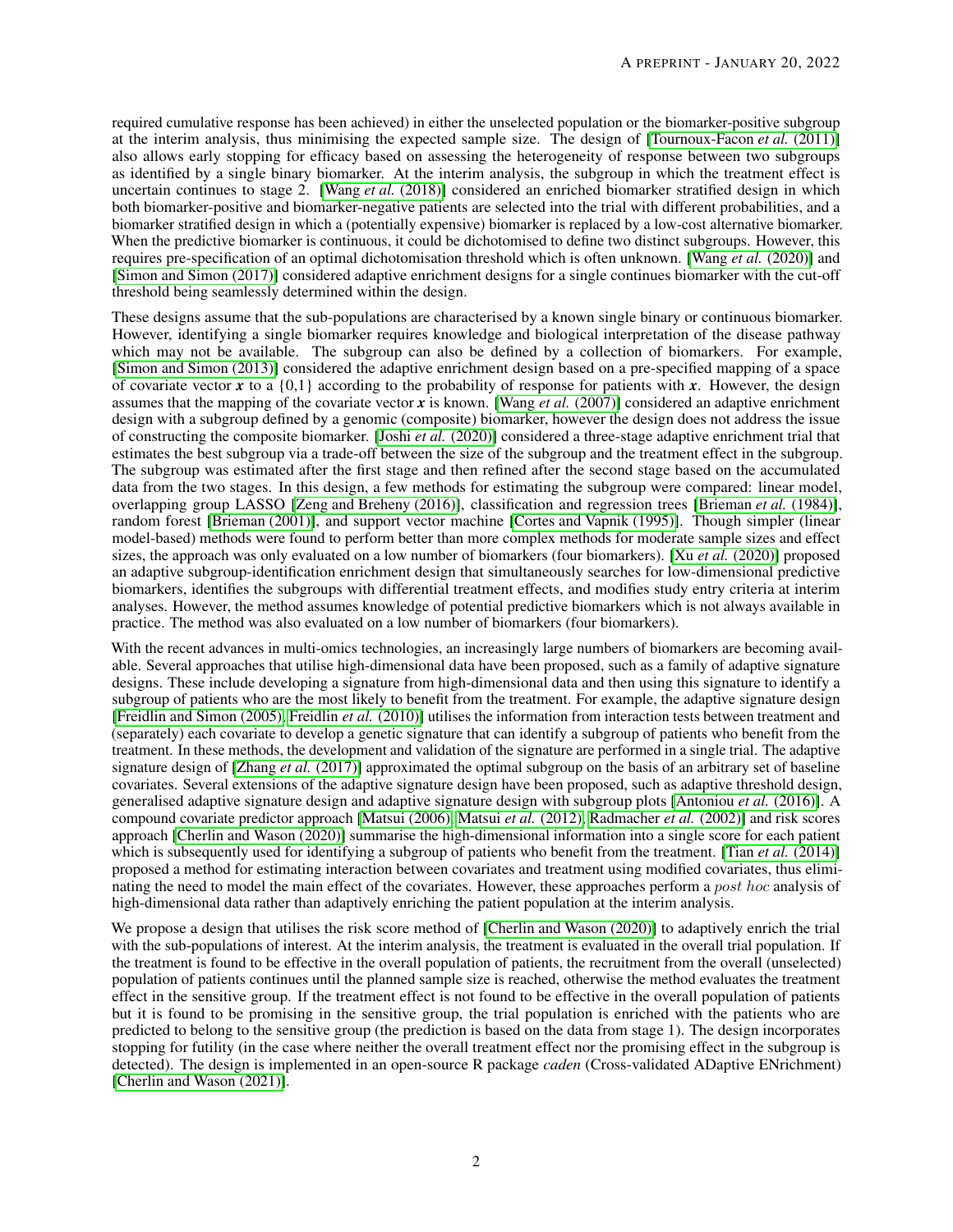The remainder of this article is organized as follows. The Methods section describes the CADEN design. In the Simulation Study section, we explore the operating characteristics of the CADEN designs for various simulation scenarios and compare it to the (non-enrichment) cross-validated risk scores (CVRS) design. In the Real Data Example section, we illustrate the application of the designs to real clinical trial data (the NOAH trial). Finally, we summarise our conclusions in the Discussion section.

#### 2 Methods

#### 2.1 Description of the model

We employ the modelling assumptions of the CRVS design [\[Cherlin and Wason \(2020\)\]](#page-8-5) whereby the outcome is influenced by a subset of  $K$  unknown covariates which may be categorial or continuous (the sensitive covariates) though a generalised linear model. For example, for a binary outcome the model looks as follows:

<span id="page-2-2"></span>
$$
logit(p_i) = \mu + \lambda t_i + \alpha_1 x_{i1} + \dots + \alpha_K x_{iK} + \gamma_1 t_i x_{i1} + \dots + \gamma_K t_i x_{iK},
$$
\n<sup>(1)</sup>

where  $p_i$  is the probability that the outcome for the *i*th patient is 1,  $\mu$  is the intercept;  $\lambda$  is the treatment main effect which is independent of the covariates;  $t_i$  is the treatment that the *i*th patient receives ( $t_i = 0$  for the control arm and  $t_i =$ 1 for the treatment arm);  $x_{i1}, \ldots, x_{iK}$  are the values for the K unknown sensitive covariates;  $\alpha_1, \ldots, \alpha_K$  are the main covariate effects for the K covariates;  $\gamma_1, \ldots, \gamma_K$  are the treatment-covariate interaction effects for the K covariates. The model assumes that there might exist a subset of patients (the sensitive group) with a higher probability of response when treated with the new treatment compared to the control treatment. This would correspond to  $\gamma_1, \ldots, \gamma_K$  being non-zero.

#### <span id="page-2-0"></span>2.2 Adaptive signature analysis

The adaptive signature analysis is based on the CVRS design of [\[Cherlin and Wason \(2020\)\]](#page-8-5) in which risk scores within each patient *i* are constructed as sums of the associated covariates  $x_{ij}$  weighted by their estimated effects  $\hat{\beta}_j$ . For a binary outcome, the effects  $\beta_j$  could be estimated using the logistic regression:

$$
logit(p_i) = \mu + \lambda t_i + \alpha_j x_{ij} + \beta_j t_i x_{ij}
$$

For constructing the risk scores, the cross-validation procedure is used, in which the model is built using the training subset and the risk scores are constructed for the patients in the test subset. The risk scores are computed as  $RS_i =$  $\sum_j \hat{\beta}_j x_{ij}$ , and then divided into two clusters that correspond to the sensitive and non-sensitive groups of patients. The division is done using the k-means clustering procedure with k = 2. The method is implemented in an R package *rapids* [\[Cherlin and Wason \(2019\)\]](#page-8-7). For full details, see [\[Cherlin and Wason \(2020\)\]](#page-8-5).

#### 2.3 Hypotheses testing

In the CADEN design we consider a dual-composite null hypothesis  $H_C$  [\[Wang and Hung \(2013\)\]](#page-11-10) that states that there is no difference between the response rates in the treatment arms in the overall trial population and also no difference between the response rates in the treatment arms within the sensitive group (the sensitive group is obtained by applying the adaptive signature analysis as described in Section [2.2\)](#page-2-0). The null hypothesis  $H_C$  can be represented as an intersect of the hypothesis  $H_O$  and  $H_S$ , i.e.

<span id="page-2-1"></span>
$$
H_C = H_O \cap H_S \tag{2}
$$

In [\(2\)](#page-2-1), the  $H<sub>O</sub>$  represents the hypothesis that there is no difference between the response rates in the treatment arms in the overall trial population. For a binary outcome, this could be evaluated using a test based on a normal approximation for the difference of two proportions (*prop.test* R function, two-sided). H<sub>S</sub> represents the hypothesis that there is no difference between the response rates in the treatment arms within the sensitive group. For a binary outcome, this could be examined using Fisher's exact test (two-sided).

#### 2.4 Stages of design

The CADEN design consists of two stages, as illustrated in Figure [1.](#page-6-0) In stage 1,  $N_1$  patients are enrolled and randomised to an experimental arm or a control arm. At the end of stage 1, an interim analysis is performed to test the efficacy of the treatment compared to the control in the overall population, at a pre-specified significance level  $\alpha_1$ . If the test in the overall population meets the  $\alpha_1$  significance level then the trial proceeds into stage 2 by enrolling all patients (the "unselected" strategy, see Section [2.4.2\)](#page-3-0). If the test in the overall population does not meet the  $\alpha_1$  significance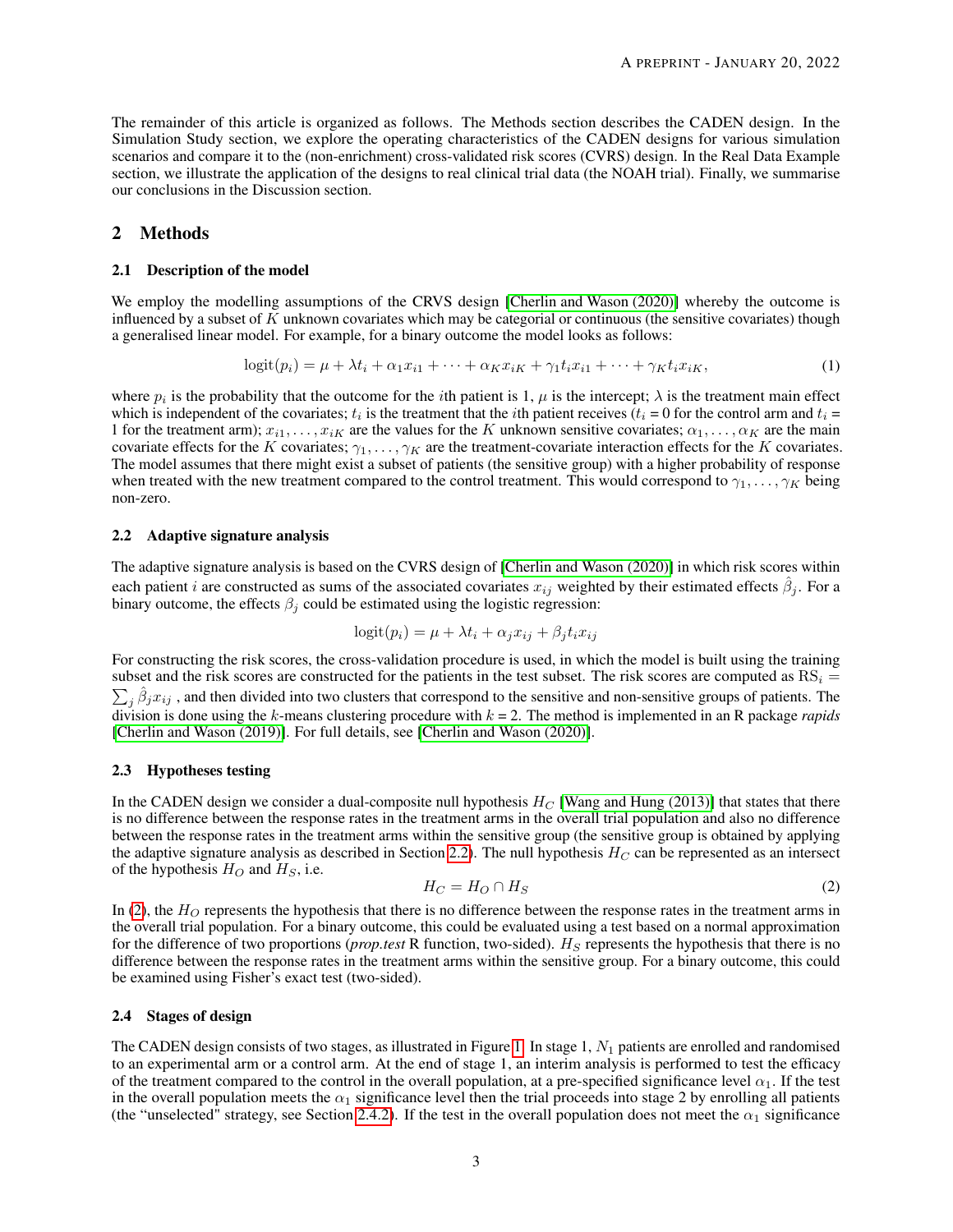level then the trial proceeds by testing whether there is a subgroup of patients (sensitive group) that show a promising treatment effect. Here, a sensitive group is identified by applying the adaptive signature analysis (see Section [2.2\)](#page-2-0). The treatment effect in the sensitive group is estimated as described in Section [2.4.1.](#page-3-1) We define the test in the sensitive group as promising if it meets the significance at  $\alpha_2$  level. Depending on the results of the test in the sensitive group, the design proceeds into stage 2 according to one of the mutually exclusive strategies "stop" or "enrichment", as described in Sections [2.4.3](#page-3-2) and [2.4.4,](#page-3-3) respectively.

#### <span id="page-3-1"></span>2.4.1 Treatment effect in the sensitive group

For a binary outcome, the treatment effect in the sensitive group is estimated by fitting the following model:

$$
logit(p_i) = \mu + \lambda t_i + \kappa s_i + \gamma t_i s_i,
$$
\n(3)

where  $t_i$  is the treatment that the *i*th patient receives,  $s_i$  is the subgroup membership of the *i*th patient ( $s_i = 1$  for the sensitive group and  $s_i = 0$  for the non-sensitive group),  $\mu$  is the intercept,  $\lambda$  is the treatment effect,  $\kappa$  is the subgroup effect and  $\gamma$  is the treatment-by-subgroup interaction effect. Let  $\hat{\theta} = (\hat{\mu}, \hat{\lambda}, \hat{\kappa}, \hat{\gamma})$  be a vector of the estimated parameters of [\(3\)](#page-3-4), then the estimate of the treatment effect in the sensitive group has the following form:

<span id="page-3-4"></span>
$$
\hat{\kappa} + \hat{\gamma} \sim N(\mathbf{g}\hat{\boldsymbol{\theta}}^T, \mathbf{g}\boldsymbol{\Sigma}\mathbf{g}^T),
$$

where  $g = (0, 0, 1, 1)$  and  $\Sigma$  is the variance-covariance matrix of  $\hat{\theta}$ . The statistic for the treatment effect in the sensitive group,  $S = g \hat{\theta}^T / \sqrt{g \Sigma g^T}$  has the standard normal distribution under  $H_S$ , that is  $S \sim N(0, 1)$ .

#### <span id="page-3-0"></span>2.4.2 "Unselected" strategy

If at the interim analysis the treatment is found to be effective in the overall population at the significance level  $\alpha_1$ , then the recruitment continues from the overall (unselected) eligible population of patients, until the planned sample size  $N$ is reached. At the final analysis, the difference between the the treatment arms is evaluated in the overall population of patients. Additionally, a post hoc adaptive signature analysis is performed.

### <span id="page-3-2"></span>2.4.3 "Stop" strategy

If at the interim analysis the treatment is not found to be effective in the overall population at the significance level  $\alpha_1$ , and is also not found to be promising in the sensitive subgroup at the significance level  $\alpha_2$  then the trial stops for futility.

### <span id="page-3-3"></span>2.4.4 "Enrichment" strategy

It might happen that at the interim analysis the treatment is not found to be effective in the overall population at the significance level  $\alpha_1$  but is found to be promising in the sensitive subgroup at the significance level  $\alpha_2$ .

In this case, the trial is enriched with the patients who are predicted to belong to the sensitive group, i.e. only patients who are predicted to belong to the sensitive subgroup are recruited for stage 2. First, the model  $M$  for computing the risk scores is obtained from the adaptive signature analysis performed on the data from stage 1 as described in Section [2.2.](#page-2-0)

Model M includes the vector of the coefficients  $\hat{\beta}$  for computing the risk scores, and the means of the sensitive and the non-sensitive clusters of the risk scores ( $m<sub>S</sub>$  and  $m<sub>N</sub>$ , respectively).

Note, that when applying the adaptive signature analysis to stage 1 to obtain model  $M$ , the cross-validation technique is not required, because model M will be applied to the new data. Then for every new patient the following steps are performed:

- (a) Predicted sensitivity status is computed based on model  $M$ ;
- (b) The patient is randomised to either the control or treatment arm with the ratio 1:1 if they are predicted to belong to the sensitive subgroup, otherwise they will not be eligible to take part in the trial;
- (c) Steps (a) and (b) are performed until the planned sample size  $N$  is reached.

In (a), the risk score r for a new patient with covariate data x is computed based the coefficients  $\hat{\beta}$  from model M as  $r = x \times \hat{\beta}^T$ . The sensitivity status of a new patient is predicted according to the distance between their risk score and the cluster means  $m<sub>S</sub>$  and  $m<sub>N</sub>$  from model M. The new patient is predicted to belong to the sensitive group if  $m_S - r < m_N - r$ , i.e. if the risk score for this patient is close to the mean of the sensitive cluster.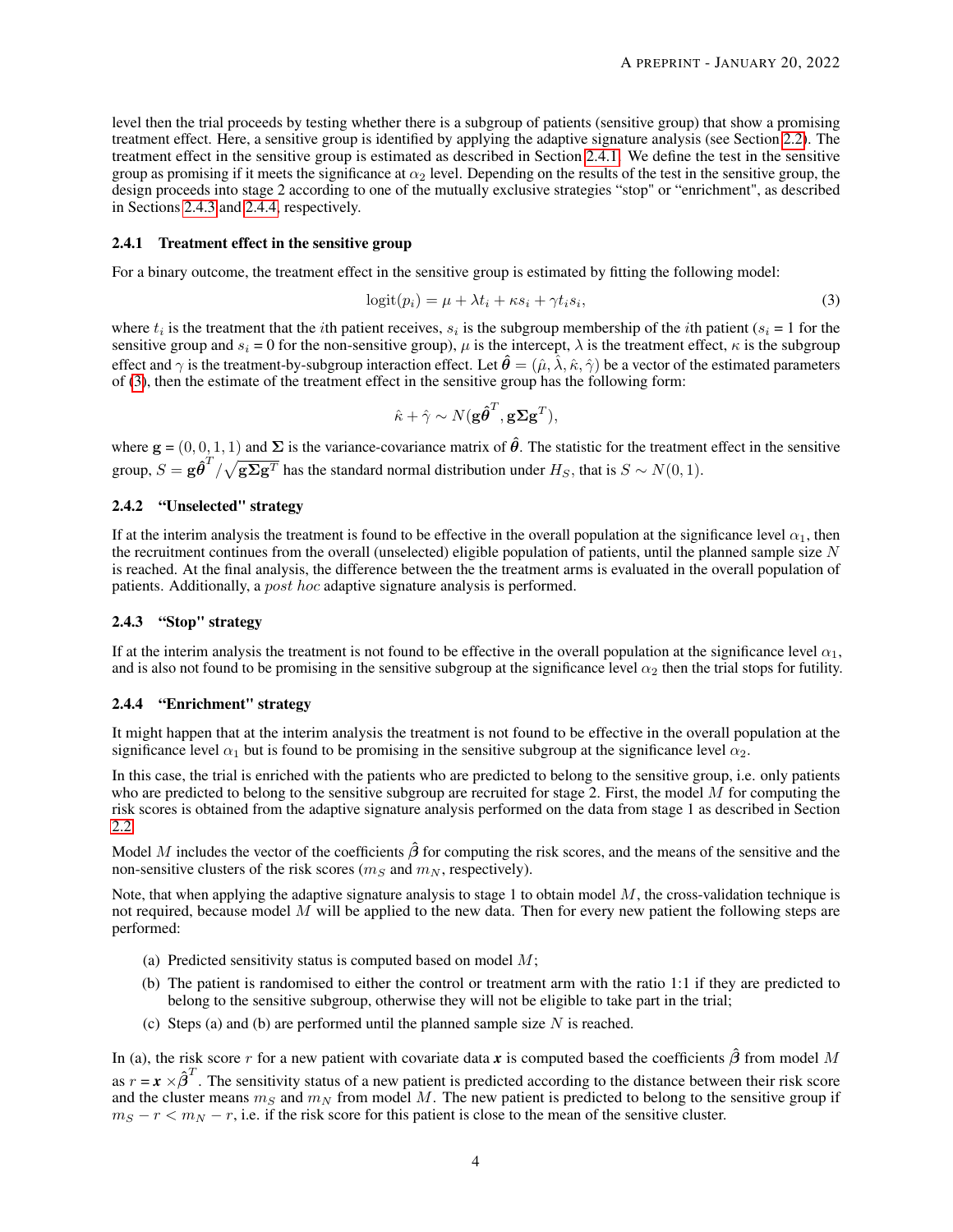# 3 Simulation study

## 3.1 Simulation settings

We consider three simulation settings. In setting (i), we assume that there is no overall treatment effect and also no main effect of the covariates. However, there exists a sensitive group of patients for whom the interaction effect between treatment and sensitive covariates increases the probability of the response to treatment. Within this setting, we consider scenarios with different response rates in the sensitive group, and also different sample sizes. Setting (ii) corresponds to a null scenario in which the sensitive group does not exists. Within this setting, we consider a scenario where the response rate is the same for the entire trial population, and a scenario where there is an overall treatment effect. In setting (iii) we consider the situation where the treatment appears to be harmful for some patients. In this setting, we analyse two scenarios. In both scenarios, there is a subgroup of patients with a negative treatment-covariate interaction effect for some covariates, so that the response rate for this subgroup is lower than that for the control. In the second scenario, there is also a sensitive group, i.e a subgroup of patients with positive treatment-covariate interaction effect for the sensitive covariates. In both scenarios, we assume that there is no overall treatment effect and also no main effect of the covariates. See Appendix A and Table [4](#page-10-0) for details of how the data were simulated.

### 3.2 Operating characteristics

We perform 1,000 runs for each simulation scenario and compute three types of statistical power. The first power hereafter referred to as  $PWR_O$  is the power to reject  $H_O$  when  $H_O$  is not true, that is the power to detect a difference in response rates between the treatment arms at the significance level  $\alpha_0$  when the difference is indeed present. It is computed as a proportion of simulation runs with  $p < \alpha_O$ .

The second power hereafter referred to as  $PWR<sub>S</sub>$  is the power to reject  $H<sub>S</sub>$  when  $H<sub>S</sub>$  is not true, that is the power to detect a difference in response rates between the treatment arms in the sensitive group at the significance level  $\alpha_S$  for the "unselected strategy, or at the significance level  $\alpha$  for the "enrichment" strategy, where  $\alpha = \alpha_O + \alpha_S$ . PWRs is computed as a proportion of simulation runs where the sensitive subgroup hypothesis is tested and rejected.

The third power, hereafter referred to as  $PWR<sub>C</sub>$  is the power to reject the dual-composite hypothesis  $H<sub>C</sub>$  when  $H<sub>C</sub>$  is not true, that is the power to detect either a difference between the arms in the overall population or in the sensitive group. In other words,  $PWR_C$  is the power to reject either null hypothesis  $H_O$  or  $H_S$ . It could be interpreted as the power to conclude that the trial is positive.  $PWR_C$  is computed as the proportion of simulations in which one of  $H_O$ or  $H<sub>S</sub>$  is rejected.

Additionally, for each simulation scenario, we estimate the sensitivity and specificity of the design to predict the membership in the sensitive group of patients, and the expected sample size. The expected sample size,  $N_{exp}$ , is computed as

$$
N_{exp} = N_1 \times \eta_s + (N_1 + N_2) \times (1 - \eta_s)
$$

where  $\eta_s$  is the proportion of the simulation runs that follow the "stop" strategy.

## 3.3 Simulation results

Table [1](#page-8-8) presents the results for the simulation setting (i) in which there exists a sensitive group of patients. Here, we analyse scenarios with different sample sizes (400 and 1000) and different response rates for the sensitive group on treatment (50%, 60% and 70%). For each case, we investigate three thresholds for  $\alpha_2$  (0.05, 0.1 and 0.2), the significance level for identifying a promising treatment effect in the sensitive group at the interim analysis. The sensitivity and specificity of identifying the sensitive group is high, reaching values of larger than 0.9 in most cases. As expected, the power is larger for a larger sample size and for a higher response rate in the sensitive group. For the same sample size and the same response rate in the sensitive group, the power increases as  $\alpha_2$  increases because increasing  $\alpha_2$  increases the probability of the design to follow the "enrichment" strategy. For example, with a sample size 1000 and a 50% response rate in the sensitive group, the power to reject the dual-composite null hypothesis ( $P_C$ ) is 0.645, 0.694 and 0.764 for  $\alpha_2 = 0.05$ , 0.1 and 0.2, respectively, while for the 60% response rate in the sensitive group  $P_C$  is 0.895, 0.926 and 0.94.

Table [2](#page-9-7) presents the results for simulation setting (ii) in which there is no sensitive group. In this setting, we consider two scenarios: scenario A (a null scenario), where the response rate for everyone is 25%, and scenario B where everyone benefits equally from the treatment (the response rates are 25% and 35% on the control and the treatment arms, respectively). For scenario A, the power for rejecting the dual-composite null hypothesis  $(P_C)$  is less than 0.05 which means that the type I error rate is well controlled. For scenario B,  $P_C$  is around 0.3 due to the fact that there is a difference between the treatment groups in the overall population. The sensitivity and the specificity of identifying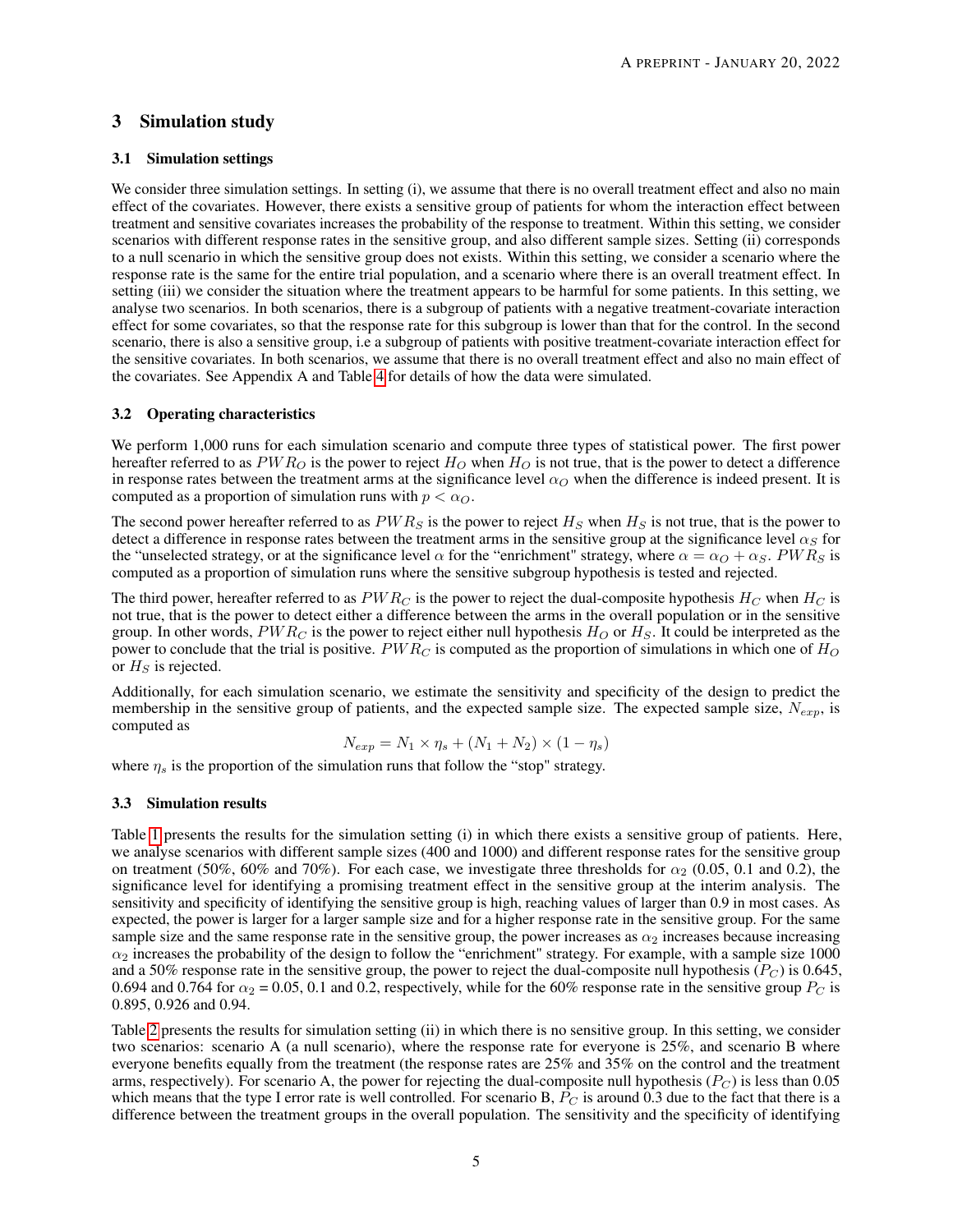the sensitive group is around 0.5 for both scenarios which reflects the fact that there is no true underlying sensitive group. Additionally, the reduction in the expected sample sizes ranges between 32%-42% for scenario A and between 24%-31% for scenario B, in comparison to the maximum sample size.

We also compare the performance of the CADEN design with the CVRS design for three different scenarios (Table [3\)](#page-10-1). In scenario A, there exists a sensitive group of patients who benefit from the treatment more than everyone else. In this scenario, the response rate for the sensitive group on treatment is 60%, the prevalence of the sensitive group is 20%, and the response rate for the non-sensitive patients on treatment and for everyone in the control arm is 25%. The power to reject  $H_S$ , as well as the power to reject  $H_C$  are higher for the CADEN in comparison to CVRS, despite the expected required sample size being smaller, which shows the benefits of the "enrichment" strategy. The power to reject  $H<sub>O</sub>$  is smaller for the CADEN design because the design less commonly proceeds according to the "unselected" strategy. In Scenario B, the treatment appears to be harmful rather than beneficial for the sensitive group that comprises 20% of patients (the response rate for the sensitive group on treatment is 10%, while the response rate for everyone else is 25%). Low values of the sensitivity and specificity reflect the fact that the "non-sensitive group" is actually the sensitive group that experiences higher benefit from the treatment (although there is no benefit compared to control). The expected required sample size and the power for CADEN is smaller than that for the CVRS which is desirable for this scenario. The power to conclude that the trial is positive which represents the type 1 error rate in this scenario ( $P_C$ ) is lower for CADEN in comparison to CVRS. Also, the expected sample size is smaller. In scenario C, we assume that there is a sensitive group of patients with a prevalence of 20% which benefits from the treatment (the response rate is 40%). In addition to the sensitive group, there is another group of patients with a prevalence of 20% who experience harmful effects to treatment (the response rate is 10%). As with scenario B, the expected sample size for the CADEN design is smaller than that for the CRVS design which is again a desirable outcome given the fact that the treatment is harmful for some patients. Although the power to conclude that the trial is positive  $(P_C)$  is slightly higher for the CADEN design, it is still relatively low (less than 0.25). A high sensitivity and a low specificity for both the CADEN and the CVRS designs reflect the fact that the underlying design assumes the existence of two groups (sensitive and non-sensitive) while in reality there are three groups (sensitive, non-sensitive and a group with a harmful effect). In this situation the true sensitive group is well identified, while the non-sensitive group is not.

# 4 Real data example

We applied our approach to a publicly available dataset with high-dimensional gene expression biomarker data from the randomised controlled trial NOAH [\[Gianni](#page-9-8) *et al.* (2010)]. The trial enrolled 235 patients with HER2-positive locally advanced breast cancer, 117 of whom treated with neoadjuvant chemotherapy with trastuzumab followed by adjuvant trastuzumab, and the rest (118 patients) treated with neoadjuvant chemotherapy alone. The primary outcomes of the trial were pathological complete response and event-free survival. We used the pathological complete response as the binary response endpoint.

Gene expression data from core biopsies that were prospectively collected before treatment, are available for 114 HER2-positive patients from the National Center for Biotechnology Information (NCBI) website (GSE50948), of whom 111 had the response data recorded. Of the 111 patients, 60 patients were in the treatment group, and the remaining 51 patients were in the control group. From a total of 54,675 genes, we restricted our analysis to the 5,000 probes with the highest variability, to adjust for the relatively small sample size [\[Freidlin](#page-8-4) *et al.* (2010)]. For the same consideration, we analysed the 111 patients as if they belonged to a stage 1 of a hypothetical two-stage trial. For the hypothetical stage 2, we repeatedly sampled 111 patients with replacement from the original pool of patients. Analysis of stage 1 resulted in the "unselected" strategy decision ( $p = 0.03$  for the difference between the arms in the overall trial population). To sample patients for stage 2, we performed 1,000 runs with different seeds for random number generator, resulting in different set of patients for every run. The power for the final analysis was computed as the proportion of runs with significant  $p$ -values. The final analysis identified a significant difference between the treatment arms in the overall population ( $PWR<sub>O</sub> = 0.944$ ) and a significant treatment effect in the sensitive group of patients ( $PWR<sub>S</sub> = 1$ ) which resulted in high power to reject the dual-composite null hypothesis ( $PWR<sub>C</sub> = 1$ ). To compare the CADEN design with the CVRS design, we applied the CVRS method to 1,000 data sets. Each data set consisted of 222 patients, of whom 111 were the original patients, and another 111 were repeatedly sampled with replacement from the original pool of patients for the stage 2 of the CADEN analysis. This resulted in the same power as that for the CADEN analysis.

# 5 Discussion

Adaptive enrichment designs have the potential to improve the efficiency of clinical trials by enriching the trial population with a subgroup of patients that could benefit from the treatment more than average (the sensitive group). Several statistical approaches have been proposed so far in the literature for identifying the sensitive group using biomarker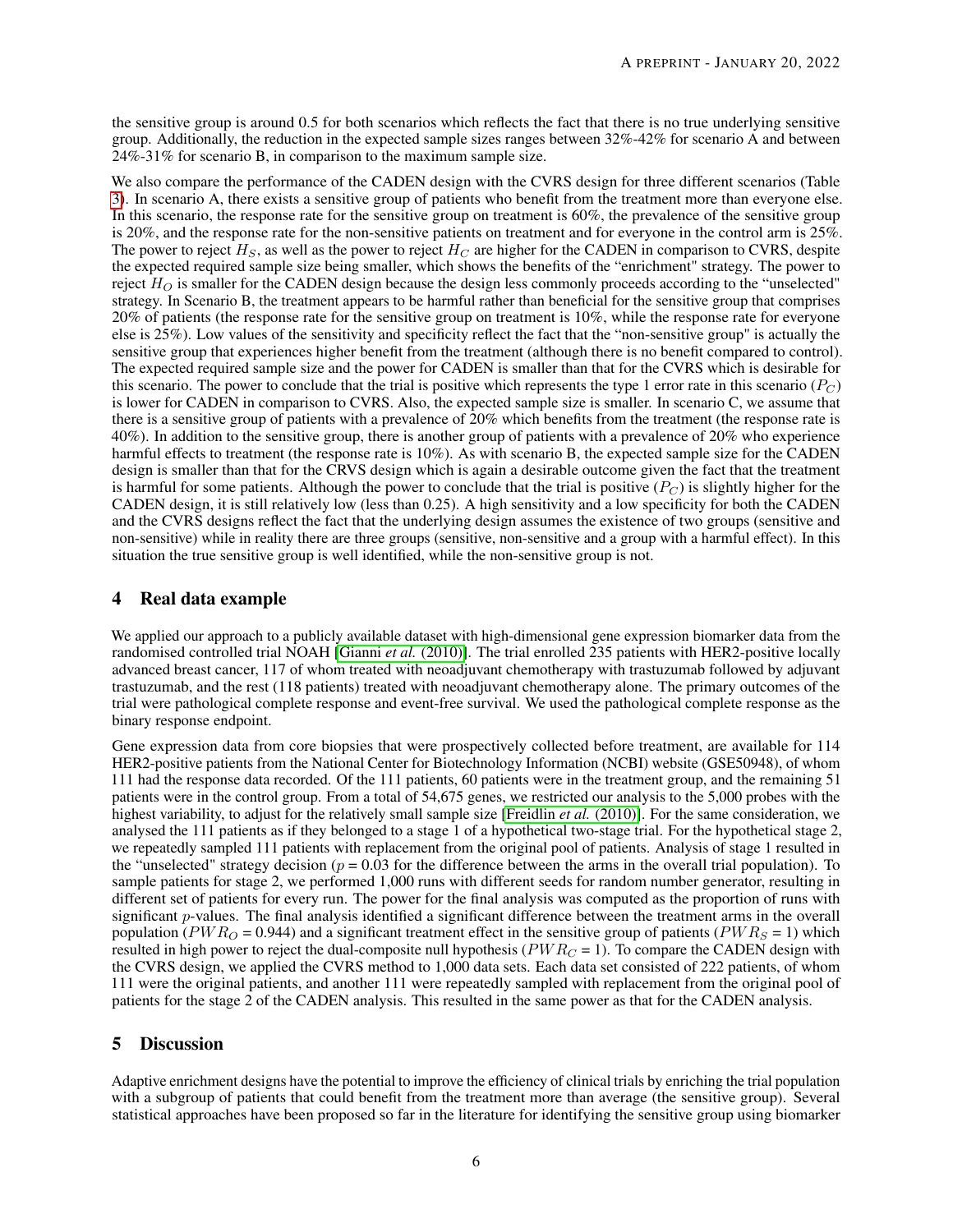

<span id="page-6-0"></span>Figure 1: The flowchart of the design

data. Here, we presented an adaptive enrichment design that identifies the sensitive group based on (potentially high-dimensional) baseline data. Specifically, the design considers enriching the recruitment with patients who are predicted to benefit from the treatment, based on their baseline covariates. The design includes early stopping for futility if no promising treatment effect is identified in the sensitive group and also the difference between the arms in the overall trial population is not significant. The sensitive group is identified using the risk score approach where each patient is assigned a score constructed from their baseline covariates. We have provided a freely available R package that implements the method. We have investigated the performance of the CADEN by applying it to simulated data scenarios with various response rates for the sensitive group and different sample sizes. As expected, the power increased with the increase of the sample size and/or the response rate in the sensitive group due to the fact that the probability of identifying a promising effect in the sensitive group increases.

We compared the performance of the CADEN design to the non-enrichment CVRS design. We showed that the CADEN design has higher power in comparison to the CVRS design. The CADEN design allows to narrow down the eligibility and also achieves this at a smaller expected sample size, in comparison to the CVRS design. For the null scenario, the CADEN design achieves a well-controlled type I error rate with a substantial reduction in the expected sample size which is a desirable outcome when the sensitive group does not exist. To investigate the behaviour of the design for model misspecification, we analysed scenarios where there exists a subgroup of patients for whom the treatment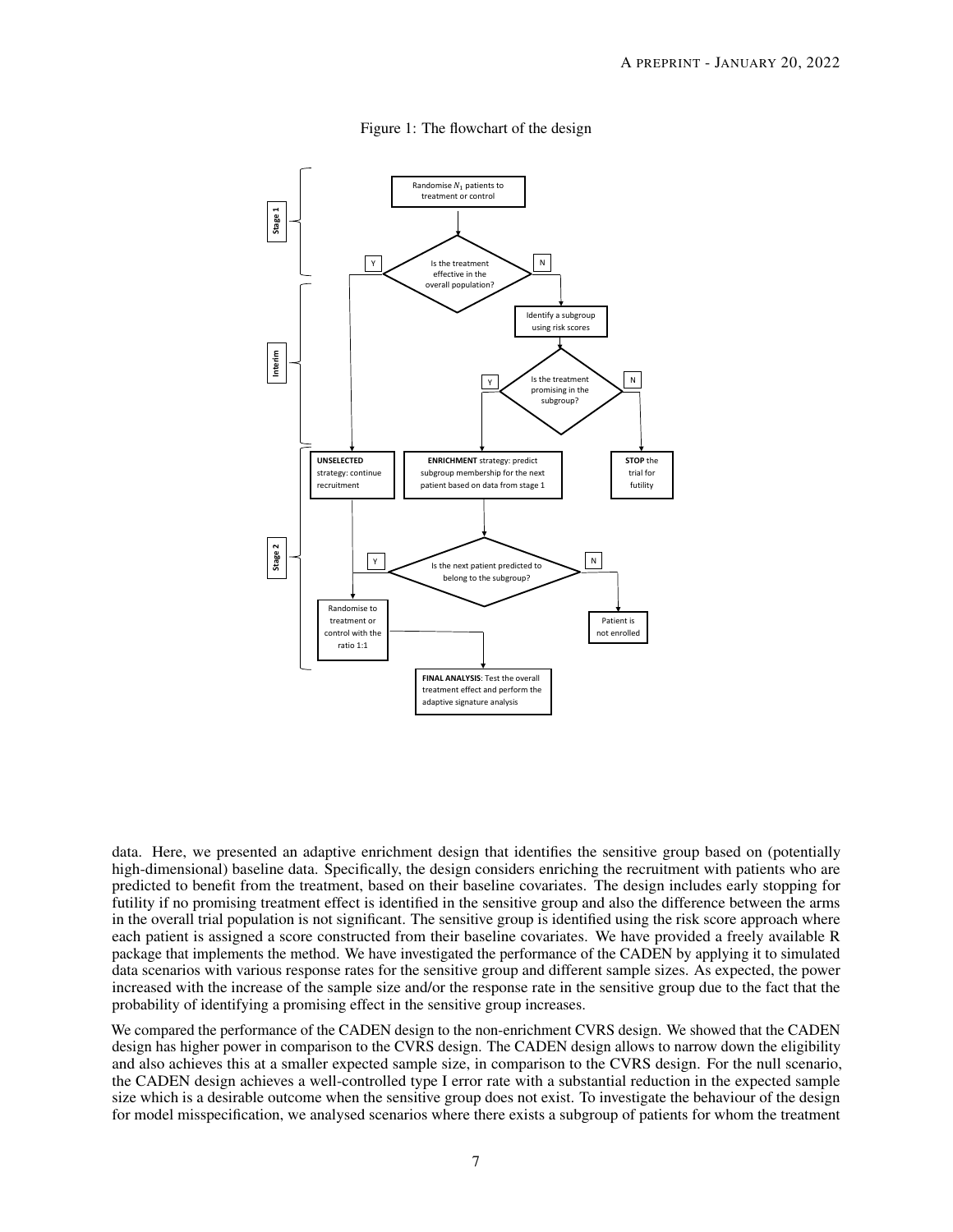appears to be harmful. As with the null scenario, the expected sample size is substantially reduced which is again a desirable outcome in these cases. Regarding the power, the CADEN design behaves similarly to the non-enrichment CVRS design.

We investigated different values for the threshold for the significance level of identifying the promising treatment effect in the sensitive group at the interim analysis ( $\alpha_2$  = 0.05, 0.1 and 0.2). A larger threshold improves on the power for identifying the treatment effect in the sensitive group. However, when the sensitive group does not exist, increasing the threshold increases the type I error rate. We suggest incorporating a prior belief regarding the existence of the sensitive group into the consideration for choosing the values of  $\alpha_2$ , and propose that this issue constitutes a part of further research.

We illustrated our approach on the randomised clinical trial NOAH with publicly available high-dimensional gene expression data. However, owing to a relatively small sample size of the trial we sampled an additional set of patients from the trial population. At the final analysis, we identified a sensitive group of patients with a significant treatment effect. At the interim analysis, the decision was to follow the "unselected" strategy because of a significant difference between the treatment arms in the overall trial population. We note that if the trial had proceeded according to the "enrichment" strategy, performing the gene expression profiling would have had to have been done quickly to ensure the smooth running of the trial. Alternatively, there could have been a run-in period prior to the enrolment of patients. An additional caveat would be assessing the impact of the potential misclassification of a genomic classifier that might have lead to a wrong subgroup prediction of patients [Wang *et al.* [\(2011\)\]](#page-11-11).

To compute the power to reject the dual-composite null hypothesis  $H_C$ , we split the significance level  $\alpha = 0.05$  into two parts:  $\alpha_O = 0.04$  (for the power to reject  $H_O$ ), and  $\alpha_S = 0.01$  (for the power to reject  $H_S$ ). This split was motivated by the work of [\[Freidlin and Simon \(2005\)\]](#page-8-3) and [\[Freidlin](#page-8-4) *et al.* (2010)] who considered 0.04 and 0.01 for the overall and within-the-subgroup power for the non-enrichment adaptive signature design. Future work will include investigating a number of methods for assigning weights to the statistical significance levels associated with the  $H_O$  and  $H<sub>S</sub>$  hypotheses in order to improve the statistical efficiency of the design [\[Sugitani](#page-11-12) *et al.* (2018)]. Additionally, further research could be focused on investigating alternative clustering approaches and different distributions of outcomes, as well as multiple endpoints [\[Cherlin and Wason \(2021\)\]](#page-8-9).

## 6 Appendix A

In the simulation study, the data were simulated as follows:

- 1. Simulate the baseline covariates according to the following: for sensitive covariates in the sensitive group, using a multivariate normal distribution with mean  $\mu_1 = 1$ , variance  $\sigma_1^2 = 0.25$ , and correlation  $\rho_1 = 0$ ; for sensitive covariates in the non-sensitive group, using a multivariate normal distribution with mean  $\mu_2 = 0$ , variance  $\sigma_2^2 = 0.01$ , and correlation  $\rho_2 = 0$ ; for nonsensitive covariates in all patients, using a multivariate normal distribution with mean  $\mu_0 = 0$ , variance  $\sigma_0^2 = 0.25$ , and correlation  $\rho_0 = 0$ ; for sensitive covariates in the group that experience harmful effect on treatment, using a multivariate normal distribution with mean  $\mu_3$  = -1, variance  $\sigma_3^2 = 0.25$ , and correlation  $\rho_3 = 0$ .
- 2. For each subject, compute linear predictors  $\omega$  according to [\(1\)](#page-2-2). The required parameters for computing  $\omega_i$  are obtained as follows:
	- (a) Set  $\alpha_1, \ldots, \alpha_K = 0$  and  $\lambda = 0$ , where  $k = 1, \ldots, K$  are the indices of the sensitive covariates.
	- (b) Compute  $\mu$  so that it corresponds to a 25% response rate on the control arm, i.e.  $\mu = \log(0.25/0.75)$ .
	- (c) Compute  $\gamma_1, \ldots, \gamma_K$  so that they correspond to the desirable response rate in the sensitive group on treatment, RR, i.e.

$$
\gamma_k = \frac{\log\biggl(\frac{RR}{1-RR}\biggr) - \mu}{K}.
$$

- 3. Compute the probability of response as  $p = \exp(\omega)/(1 + \exp(\omega))$ .
- 4. Assign response to each subject using Bernoulli distribution with parameter p.

# References

<span id="page-7-0"></span>[Antoniou *et al.* (2016)] Antoniou M *et al.* (2016) *Biomarker-Guided Adaptive Trial Designs in Phase II and Phase III: A Methodological Review*, PLoS ONE 11:p.e0149803. doi: 10.1371/journal.pone.0149803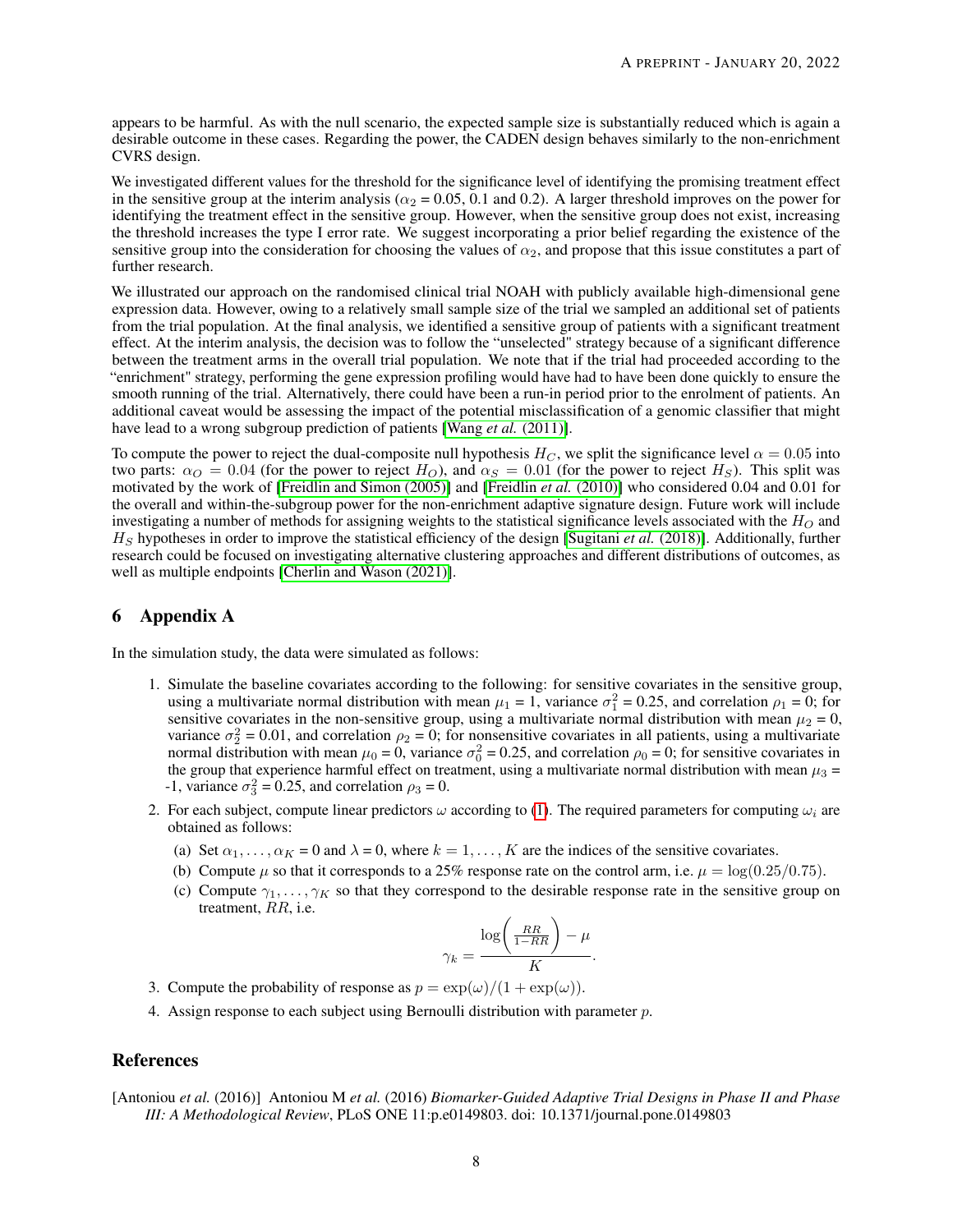<span id="page-8-8"></span>Table 1: Operating characteristics of the adaptive risk scores enrichment (CADEN) design for the following scenario: the response rate on the control arm is 25%. The response rate for the sensitive group on the treatment arm are 50%, 60% and 70%. The response rate for non-sensitive patients on the treatment arm is 25%. The prevalence of the sensitive patients is 10%. The sample sizes for each stage are equal to a half of the overall sample size. Ten covariates out of 100 are sensitive. The results, as based on 1000 simulations, are presented for thresholds  $\alpha_2$  = 0.05/0.1/0.2 for the treatment effect in the sensitive group at the interim analysis.  $PRS<sub>O</sub>$  is the power to reject  $H<sub>O</sub>$  (a null hypothesis that there is no difference between the treatment arms in the overall trial population).  $PWR<sub>S</sub>$  is the power to reject  $H<sub>S</sub>$  (a null hypothesis that there is no difference between the treatment arms within the sensitive subgroup). The power to conclude that the trial is positive,  $PWR<sub>C</sub>$ , is the power to reject a dual-composite hypothesis  $H<sub>C</sub>$  which is the power to reject either null hypothesis  $H_O$  or  $H_S$ .  $N_{exp}$  denotes the expected sample size.

|                     | Response rate in the sensitive group |                      |                |  |  |  |
|---------------------|--------------------------------------|----------------------|----------------|--|--|--|
| Operating           |                                      |                      |                |  |  |  |
| characteristics     | 50%                                  | 60%                  | 70%            |  |  |  |
| Sample size $=$ 400 |                                      |                      |                |  |  |  |
| $PWR_O$             | 0.02/0.01/0.02                       | 0.03/0.03/0.02       | 0.04/0.04/0.05 |  |  |  |
| $PWR_{S}$           | 0.22/0.28/0.33                       | 0.41/0.48/0.58       | 0.57/0.66/0.75 |  |  |  |
| $PWR_C$             | 0.23/0.28/0.35                       | 0.41/0.48/0.58       | 0.56/0.65/0.74 |  |  |  |
| Sensitivity         | 0.92/0.92/0.92                       | 0.96/0.97/0.96       | 0.99/0.99/0.98 |  |  |  |
| Specificity         | 0.8/0.81/0.81                        | 0.87/0.88/0.88       | 0.92/0.93/0.93 |  |  |  |
| % unselected        | 4.5/4.5/4.5                          | 5.4/5.4/5.4          | 8/8/8          |  |  |  |
| % enrichment        | 26.5/34.7/46.2                       | 39.5/47.4/59.2       | 52.7/61/70.5   |  |  |  |
| $%$ stop            | 69/60.8/49.3                         | 55.1/47.2/35.4       | 39.3/31/21.5   |  |  |  |
| $N_{exp}$           | 262/279/302                          | 290/306/330          | 322/338/357    |  |  |  |
|                     |                                      | Sample size $= 1000$ |                |  |  |  |
| $PWR_{O}$           | 0.03/0.04/0.04                       | 0.08/0.08/0.08       | 0.14/0.15/0.14 |  |  |  |
| $PWR_{S}$           | 0.61/0.67/0.75                       | 0.88/0.91/0.93       | 0.99/0.98/0.99 |  |  |  |
| $PWR_C$             | 0.6/0.67/0.74                        | 0.85/0.89/0.9        | 0.93/0.94/0.94 |  |  |  |
| Sensitivity         | 0.98/0.97/0.97                       | 0.99/0.99/0.99       | 0.99/1/1       |  |  |  |
| Specificity         | 0.95/0.98/0.99                       | 0.99/0.99/0.99       | 1/0.99/0.99    |  |  |  |
| % unselected        | 7.1/7.1/7.1                          | 11.7/11.7/11.7       | 19.7/19.7/19.7 |  |  |  |
| % enrichment        | 57.2/77/79.1                         | 77/80.3/79.3         | 79.1/82.1/79.7 |  |  |  |
| $\%$ stop           | 35.7/29.8/21.6                       | 11.3/8/6.2           | 1.2/1/0.6      |  |  |  |
| $N_{exp}$           | 822/851/892                          | 994/960/969          | 994/995/997    |  |  |  |

- <span id="page-8-0"></span>[Brieman *et al.* (1984)] Brieman L *et al.*(1984) *Classification and regression trees*, Chapman and Hall/CRC. New York.ISBN 10: 0412048418
- <span id="page-8-1"></span>[Brieman (2001)] Brieman L (2001) *Random forests*, Machine Learning 45:5-32. doi: 10.1023/A:1010933404324
- <span id="page-8-7"></span>[Cherlin and Wason (2019)] Cherlin S and Wason JMS (2019) *Rapids*, GitHub repository [https://github.com/](https://github.com/svetlanache/rapids) [svetlanache/rapids](https://github.com/svetlanache/rapids)
- <span id="page-8-6"></span>[Cherlin and Wason (2021)] Cherlin S and Wason JMS (2021) *Caden*, GitHub repository [https://github.com/](https://github.com/svetlanache/caden) [svetlanache/caden](https://github.com/svetlanache/caden)
- <span id="page-8-5"></span>[Cherlin and Wason (2020)] Cherlin S and Wason JMS (2020) *Developing and testing high-efficacy patient subgroups within a clinical trial using risk scores*, Statistics in Medicine 39:3285-3298. doi: 10.1002/sim.86654
- <span id="page-8-9"></span>[Cherlin and Wason (2021)] Cherlin S and Wason JMS (2021) *Developing a predictive signature for two trial endpoints using the cross-validated risk scores method*, Biostatistics. doi: 10.1093/biostatistics/kxaa055
- <span id="page-8-2"></span>[Cortes and Vapnik (1995)] Cortes C and Vapnik V (1995) *Support-vector networks*, Machine Learning 20:273-297. doi: 10.1007/BF00994018
- <span id="page-8-4"></span>[Freidlin *et al.* (2010)] Freidlin B *et al.* (2010) *The cross-validated adaptive signature design*, Clinical Cancer Research 16:691-698. doi: 10.1158/1078-0432.CCR-09-1357
- <span id="page-8-3"></span>[Freidlin and Simon (2005)] Freidlin B *et al.* (2010) *Adaptive signature design: an adaptive clinical trial design for generating and prospectively testing a gene expression signature for sensitive patients*, Clinical Cancer Research 11:7872-7878. doi: 10.1158/1078-0432.CCR-05-0605
- [Freidlin *et al.* (2014)] Freidlin B *et al.* (2014) *Marker Sequential Test (MaST) design*, Clinical Cancer Research 11:19-27. doi: 10.1177/1740774513503739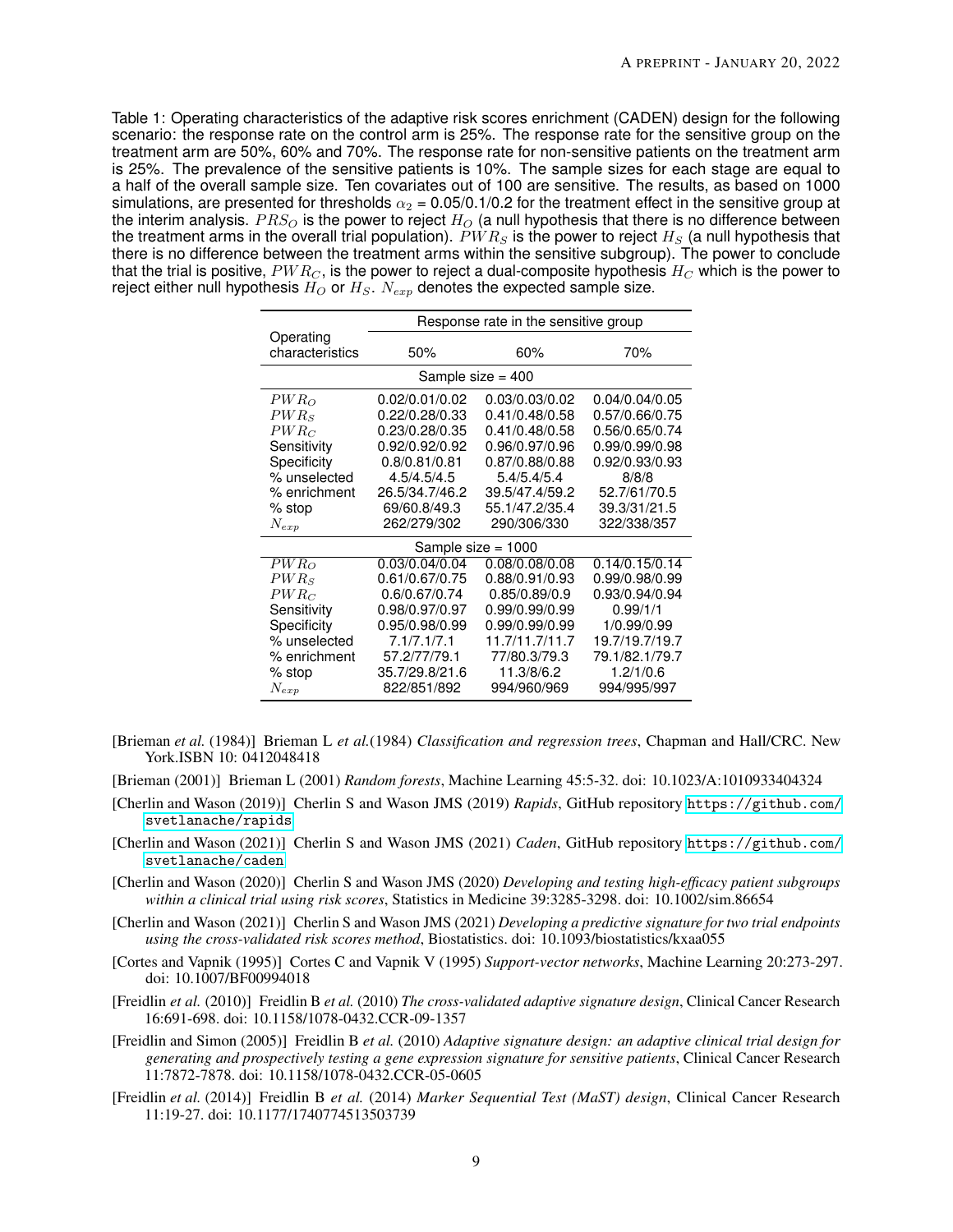<span id="page-9-7"></span>Table 2: Operating characteristics of the adaptive risk scores enrichment (CADEN) design for the scenarios where there is no sensitive group. The response rate on the control arm is 25%. Ten covariates out of 100 are sensitive. The results are based on 1000 simulations. Sample sizes are 200 for stage 1 and 200 for stage 2. The results are presented for thresholds  $\alpha_2 = 0.05/0.1/0.2$  for the treatment effect in the sensitive group at the interim analysis.  $PRS<sub>O</sub>$  is the power to reject  $H<sub>O</sub>$  (a null hypothesis that there is no difference between the treatment arms in the overall trial population).  $PWR<sub>S</sub>$  is the power to reject  $H<sub>S</sub>$  (a null hypothesis that there is no difference between the treatment arms within the sensitive subgroup). The power to conclude that the trial is positive,  $PWR<sub>C</sub>$ , is the power to reject a dual-composite hypothesis  $H<sub>C</sub>$  which is the power to reject either null hypothesis  $H_O$  or  $H_S$ .  $N_{exp}$  denotes the expected sample size. Scenario A: The response rate for everyone on both arms is 25% (null scenario).

Scenario B: The response rate for everyone on the treatment arm is 35%.

| Scenario | Operating<br>characteristics | $\alpha_2 = 0.05/0.1/0.2$ |
|----------|------------------------------|---------------------------|
|          | $PWR_O$                      | 0.01/0.01/0.01            |
|          | $PWR_{S}$                    | 0.01/0.01/0.02            |
| А        | $PWR_C$                      | 0.02/0.02/0.03            |
|          | Sensitivity                  | 0.47/0.47/0.47            |
|          | Specificity                  | 0.49/0.49/0.49            |
|          | % unselected                 | 3.1/3.1/3.1               |
|          | % enrichment                 | 13.1/21.4/32.7            |
|          | % stop                       | 83.8/75.5/64.2            |
|          | $N_{exp}$                    | 233/249/272               |
|          | $PWR_{O}$                    | 0.24/0.24/0.24            |
|          | $PWR_s$                      | 0.09/0.12/0.13            |
| R        | $PWR_C$                      | 0.27/0.29/0.32            |
|          | Sensitivity                  | 0.63/0.59/0.58            |
|          | Specificity                  | 0.57/0.56/0.56            |
|          | % unselected                 | 28.5/28.5/28.5            |
|          | % enrichment                 | 9.7/15.2/23.4             |
|          | % stop                       | 61.8/56.3/48.1            |
|          | $N_{exp}$                    | 277/288/304               |

- <span id="page-9-8"></span>[Gianni *et al.* (2010)] Gianni L *et al.* (2010) *Neoadjuvant chemotherapy with trastuzumab followed by adjuvant trastuzumab versus neoadjuvant chemotherapy alone, in patients with HER2-positive locally advanced breast cancer (the NOAH trial): a randomised controlled superiority trial with a parallel HER2-negative cohort*, Lancet 3751:377-384. doi: 10.1016/S0140-6736(09)61964-4
- <span id="page-9-0"></span>[Jones and Holmgren (2007)] Jones CL and Holmgren E (2007) *An adaptive Simon two-stage design for phase 2 studies of targeted therapies*, Contemporary Clinical Trials 28:654-661. doi: 10.1016/j.cct.2007.02.008
- <span id="page-9-3"></span>[Joshi *et al.* (2020)] Joshi N *et al.* (2020) *Multi-stage adaptive enrichment trial design with subgroup estimation*, Journal of Biopharmaceutical Statistics 30:1038-1049. doi: 10.1080/10543406.2020.1832109
- [Lai *et al.* (2019)] Lai T *et al.* (2019) *Adaptive enrichment designs for confirmatory trials*, Statistics in Medicine 8:613-624. doi: 10.1002/sim.7946
- <span id="page-9-4"></span>[Matsui (2006)] Matsui S (2006) *Predicting survival outcomes using subsets of significant genes in prognostic marker studies with microarrays*, BMC Bioinformatics 7:156. doi: 10.1186/1471-2105-7-156
- <span id="page-9-5"></span>[Matsui *et al.* (2012)] Matsui S *et al.* (2012) *Developing and Validating Continuous Genomic Signatures in Randomized Clinical Trials for Predictive Medicine*, Clinical Cancer Research 18:6065-6073. doi: 10.1158/1078-0432.CCR-12-1206
- [Ondra *et al.* (2019)] Ondra T *et al.* (2019) *Optimized adaptive enrichment designs*, Statistical Methods in Medical Research 28:2096-2111. doi: 10.1177/0962280217747312
- <span id="page-9-1"></span>[Parashar *et al.* (2016)] Parashar D *et al.* (2016) *An optimal stratified Simon two-stage design*, Pharmaceutical Statistics 5:333-340. doi: 10.1002/pst.17422
- <span id="page-9-6"></span>[Radmacher *et al.* (2002)] Radmacher M *et al.* (2002) *A paradigm for class prediction using gene expression profiles*, Journal of Computational Biology 9:404-511. doi: 10.1089/106652702760138592
- <span id="page-9-2"></span>[Simon and Simon (2013)] Simon N and Simon R (2013) *Adaptive enrichment designs for clinical trials*, Journal of Biostatistics 14:613-625. doi: 10.1093/biostatistics/kxt010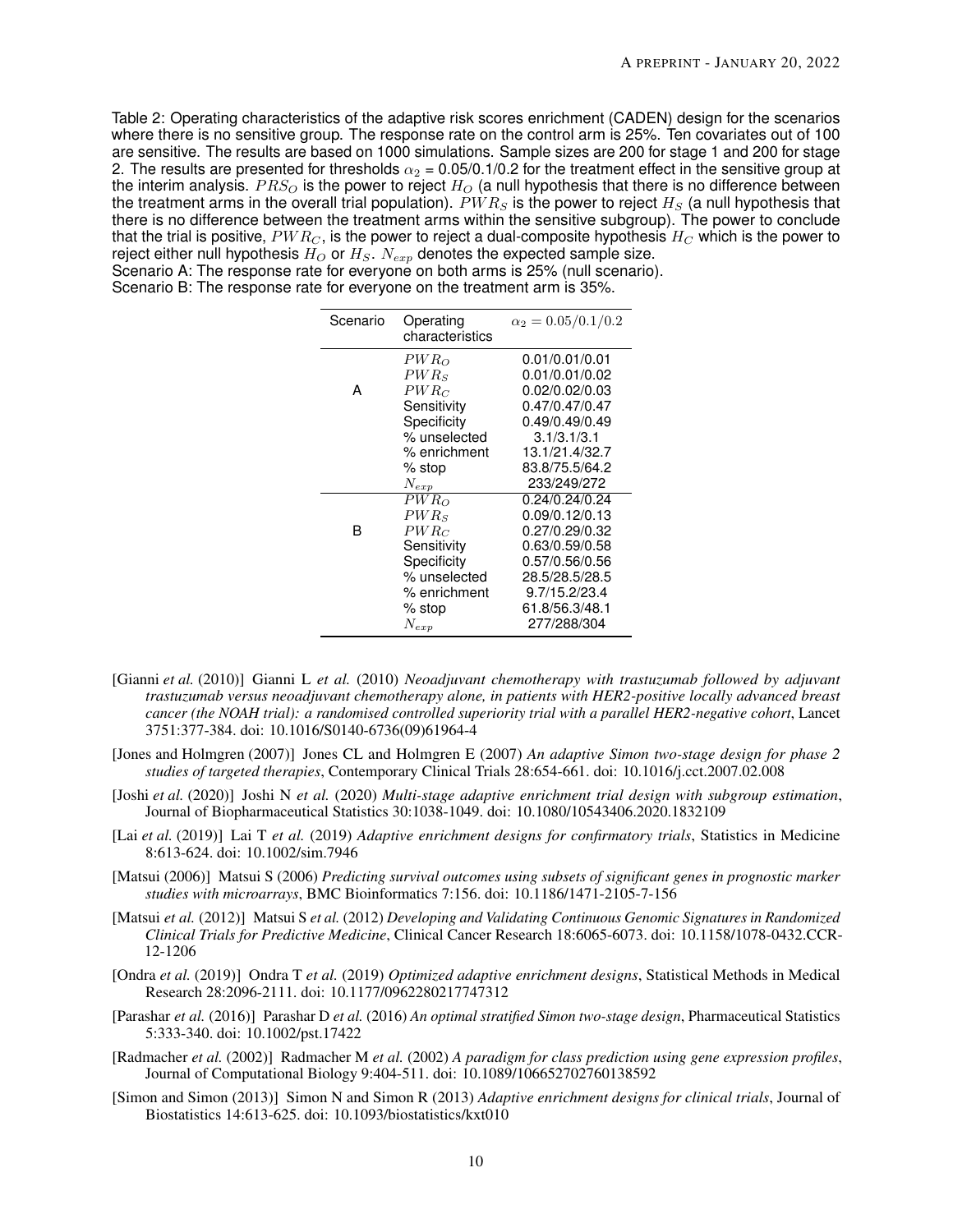<span id="page-10-1"></span>Table 3: Comparison of the cross-validated adaptive enrichment (CADEN) design with the CVRS design. The response rate on the control arm is 25%. Ten covariates out of 100 are sensitive. For CADEN, the results as presented for thresholds  $\alpha_2$  = 0.05/0.1/0.2 for the treatment effect in the sensitive group at the interim analysis.  $PRS<sub>O</sub>$  is the power to reject  $H<sub>O</sub>$  (a null hypothesis that there is no difference between the treatment arms in the overall trial population).  $PWR<sub>S</sub>$  is the power to reject  $H<sub>S</sub>$  (a null hypothesis that there is no difference between the treatment arms in the sensitive subgroup). The power to conclude that the trial is positive,  $PWR_C$ , is the power to reject a dual-composite hypothesis  $H_C$  which is the power to reject either null hypothesis  $H_O$  or  $H_S$ .  $N_{exp}$  denotes the expected sample size. The results are based on 1000 simulations.

Scenario A: The response rate for the sensitive group on the treatment arm is 60%, the response rate for non-sensitive patients on the treatment arm is 25%. The prevalence of the sensitive patients is 20%. Sample size is 400 for CVRS, 200 for each stage of CADEN.

Scenario B: The treatment appears to be harmful for 20% patients (response rate 10%), the response rate for the rest of the patients on the treatment arm is 25%. Sample size is 1000 for CVRS, 500 for each stage of CADEN.

Scenario C: The response rate for the sensitive group on the treatment arm is 40%, the response rate for non-sensitive patients on the treatment arm is 25%. The prevalence of the sensitive patients is 20%. There are 20% of patients with a response rate of 10% on the treatment arm. Sample size is 1000 for CVRS, 500 for each stage of CADEN.

| Scenario | Operating<br>characteristics | <b>CADEN</b><br>$\alpha_2 = 0.05/0.1/0.2$ | <b>CVRS</b> |
|----------|------------------------------|-------------------------------------------|-------------|
|          | $PWR_{O}$                    | 0.1/0.11/0.11                             | 0.28        |
|          | $PWR_S$                      | 0.76/0.79/0.85                            | 0.67        |
| А        | $PWR_C$                      | 0.74/0.78/0.83                            | 0.77        |
|          | Sensitivity                  | 0.97/0.98/0.97                            | 0.99        |
|          | Specificity                  | 0.94/0.96/0.96                            | 1.00        |
|          | $N_{exp}$                    | 358/364/0.375                             | 400         |
| R        | $PWR_O$                      | 0.05/0.05/0.06                            | 0.15        |
|          | $PWR_{S}$                    | 0.02/0.01/0.02                            | 0.01        |
|          | $PWR_C$                      | 0.06/0.07/0.08                            | 0.16        |
|          | Sensitivity                  | 0.04/0.04/0.04                            | 0.02        |
|          | Specificity                  | 0.06/0.06/0.06                            | 0.01        |
|          | $N_{exp}$                    | 800/846/895                               | 1000        |
|          | $PWR_{O}$                    | 0.01/0.01/0.01                            | 0.03        |
|          | $PWR_s$                      | 0.16/0.2/0.23                             | 0.14        |
|          | $PWR_C$                      | 0.16/0.2/0.23                             | 0.17        |
|          | Sensitivity                  | 1.00/1.00/0.992                           | 0.99        |
|          | Specificity                  | 0.53/0.52/0.62                            | 0.62        |
|          | $N_{exp}$                    | 792/853/910                               | 1000        |

<span id="page-10-0"></span>Table 4: Response rate, prevalences and the sample sizes used in simulation study.  $RR_1$ : response rate in the sensitive group on the treatment arm.  $RR_2$ : response rate in the non-sensitive group on the treatment arm.  $RR_0$ : response rate in all patients on the control arm.  $RR_3$ : response rate in the subgroup of patients who experience a harmful effect on the treatment arm.  $Prev$ : Prevalence of the sensitive group and /or a group with a harmful effect on the treatment arm.  $Sample$ : The sample size of the trial.

| Setting | Table | Scenario                 | RR <sub>1</sub> | RR <sub>2</sub> | $RR_0$ | RR <sub>3</sub> | Prev | Sample |
|---------|-------|--------------------------|-----------------|-----------------|--------|-----------------|------|--------|
|         |       | $\overline{\phantom{0}}$ | 0.5             | 0.250           | 0.25   |                 | 0.1  | 400    |
|         |       | $\overline{\phantom{0}}$ | 0.6             | 0.250           | 0.25   |                 | 0.1  | 400    |
|         |       |                          | 0.7             | 0.250           | 0.25   |                 | 0.1  | 400    |
|         |       |                          | 0.5             | 0.250           | 0.25   |                 | 0.1  | 1000   |
|         |       |                          | 0.6             | 0.250           | 0.25   |                 | 0.1  | 1000   |
|         |       |                          | 0.7             | 0.250           | 0.25   |                 | 0.1  | 1000   |
|         | з     | А                        | 0.6             | 0.250           | 0.25   |                 | 0.2  | 400    |
| ii      | 2     | А                        | 0.25            | 0.250           | 0.25   |                 |      | 400    |
| ii      | 2     | B                        | 0.35            | 0.350           | 0.25   |                 |      | 400    |
| iii     | 3     | B                        | 0.25            | 0.250           | 0.25   | 0.1             | 0.2  | 1000   |
| iii     | 3     | С                        | 0.4             | 0.250           | 0.25   | 0.1             | 0.2  | 100    |